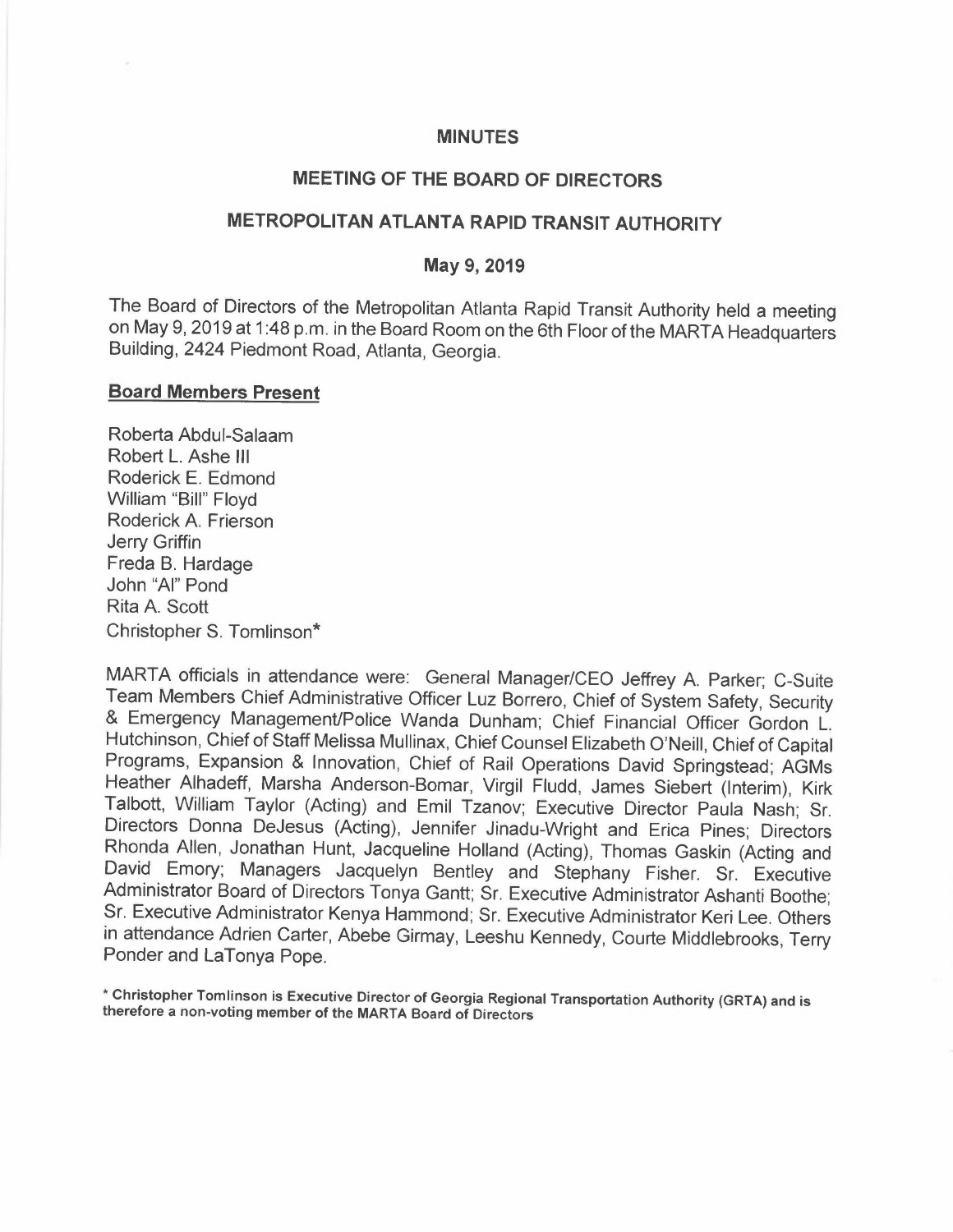Also in attendance were Rhonda Briggins of Jacobs; Ila Collins of S.L. King & Associates; Steve Dickerson of ATL; Hayden Gellineau of Tylin; Deidra Johnson of ATL; Greg Mason of ARC; Edward Leidelmeyar of Fulton County; Robert Mariner of Tylin; Cara Mojalani of Arcadis; Joanne Rhone of West End; Scheree Rawls of ATL; Lisa Stines of NPUT; Danica Thompson of McGuire Woods Consulting; Sherry B. Williams of Georgia Stand Up; Bobby Unger of Architecture Group (Wendel).

\* \* \*

### **Public Comment**

Dr. Joanne Rhone. Have been attending MARTA Board meetings for the past year and three months to speak to the Board regarding the name change for West End. Recently, a new MARTA staff person informed us that your decision is to 'put the station renaming on hold'. Community members did not receive an explanation of why the Board put it on hold. MARTA started trying to rename West End Station in 2002, it was brought back in 2007 and again in 2018. This has been a disturbance to the community. The first name in 2002 was Mrs. Abernathy, the same in 2007and again in 2018. Each time we have pushed back on this. We would like you to honor us. Do not dishonor us to honor her. Find another way to honor Mrs. Abernathy, Dr. Lowry and others.

Lisa Stines. NPU-T Transportation Chair. One of our issues is closure on the name change for West End Station. The other issues are; when will the new bus stops go in and when will you take care of the existing bus stops in our area. Please open the Ashby Station parking lot. There is no available parking at this station. An observation I have made as the Transportation Chair is there have been an inconsistency of people to talk to because staff change positions often. I would like to recommend that MARTA hire a station manager for the station so that we will have a point of contact at the stations when we have issues.

Sherry Williams. Georgia Stand Up. Thank MARTA for the opportunity to be a part of the Los Angeles Bus Rapid Transit tour. It was very enlightening. One of the things that was discussed was transit equity and community engagement. If we could shore up community engagement by using some of Los Angeles' Best Practices and tailor them to what we are doing, I believe MARTA would gain trust, gain momentum and gain riders. Those riders will help get other riders on board. Los Angeles calls it seamless communication and constructive relations.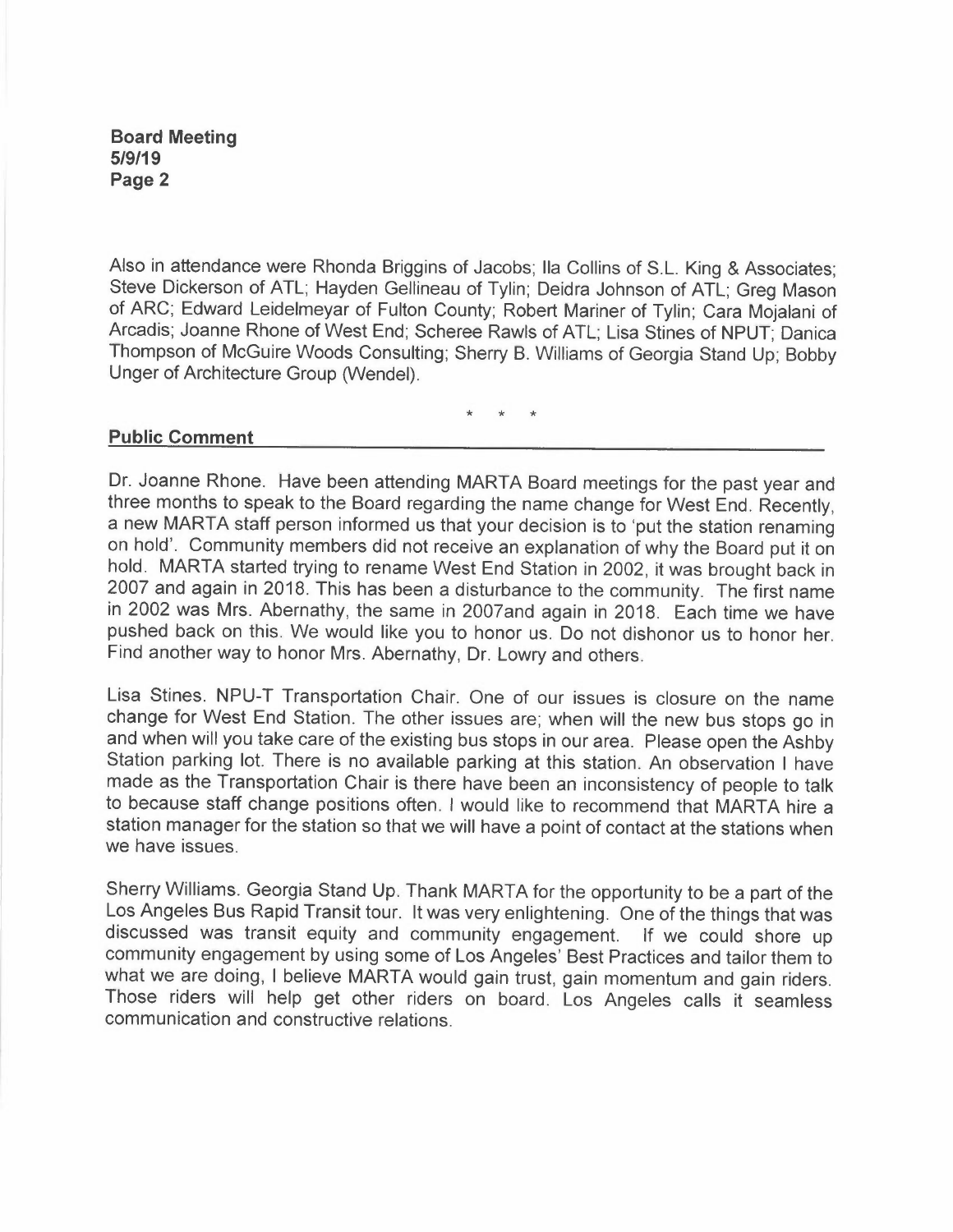### **Minutes of the April 11, 2019 Meeting of the MARTA Board of Directors**

On motion by Dr. Edmond seconded by Mr. Griffin, the minutes were unanimously approved by a vote of 9 to 0, with  $10<sup>*</sup>$  members present.

#### **Audit Committee Report**

Mr. Pond reported the Audit Committee met on April 19, 2019 and received the following briefings:

- a) Review of the Annual Financial Audit Program
- b) Review of the Audit Activity since the last Audit Committee meeting
- c) Approval of Annual Audit Plan for FY 19
- d) Other Matters
	- Budget
	- **Staffing**

### **Planning & External Relations Committee Report**

Mr. Ashe reported that the Planning & External Relations Committee met on April 25, 2019 and approved the following resolution:

a. Resolution Authorizing Award of a Single Source Contract for the Purchase of Bus Stop Amenities, RFP P44002

On motion by Mr. Ashe seconded by Mr. Floyd, the resolution was unanimously approved by a vote of 9 to 0, with 10<sup>\*</sup> members present. A copy of the resolution, AS APPROVED, **IS ATTACHED TO AND MADE PART OF THE OFFICIAL RECORD COPY OF THESE MINUTES.** 

The Committee received the following briefings:

- a) Bus Stop Amenities Program Overview and Request for Authorizations to Award
- b) Quarterly Media Impressions, 3<sup>rd</sup> Quarter, FY 20

#### **Operations & Safety Committee Report**

Mr. Griffin reported that the Operations & Safety Committee met on April 25, 2019 and approved the following resolutions: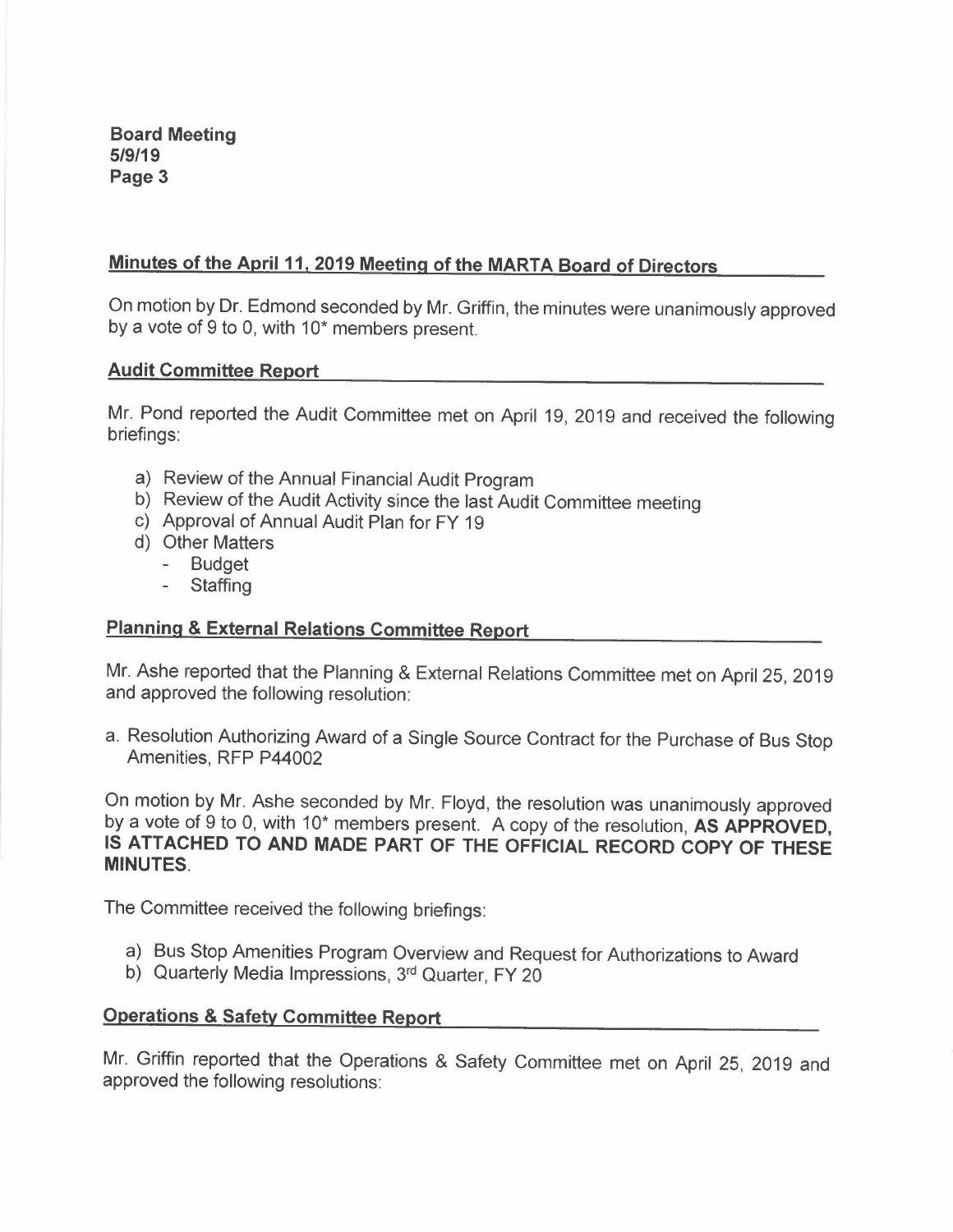- a. Resolution Authorizing the Award of Contracts for the Procurement of Non-Revenue and Police Vehicles, RFP P43290, P43611 and P43792 Utilizing the State of Georgia **Contract**
- b. Resolution Authorizing Award of Contracts for Procurement of Police Service and Non-Revenue Vehicles, P43612 and P43669 Utilizing the State of Georgia Contracts
- c. Resolution Authorizing the Award of a Contract for the Procurement of Non-Revenue Vehicles, P43670 Utilizing the State of Georgia Contract
- e. Resolution Authorizing the Procurement of Station Rehabilitation Design Services, AE43995

On motion by Mr. Griffin seconded by Mr. Ashe, resolutions 'a,b,c,e' were unanimously approved by a vote of 9 to 0, with 10<sup>\*</sup> members present. A copy of the resolutions, AS **APPROVED, ARE ATTACHED TO AND MADE PART OF THE OFFICIAL RECORD COPY OF THESE MINUTES.** 

d. Resolution Authorizing the Award of a Single Source Contract for an Armored Hi-Rail Vehicle, RFP P44045

Mr. Griffin recognized Mr. Greg Mason, partner to MARTA and Director of Urban Area Security Initiatives with ARC. Mr. Mason have been working with MARTA Police over the last 18 months to design an armored hi-rail vehicle. This will be the first vehicle of its kind in North America. It will be brought to MARTA at no cost to the Authority.

On motion by Mr. Griffin seconded by Ms. Abdul-Salaam, resolution 'd' was unanimously approved by a vote of 9 to 0, with 10<sup>\*</sup> members present. A copy of the resolution, AS **APPROVED, IS ATTACHED TO AND MADE PART OF THE OFFICIAL RECORD COPY OF THESE MINUTES.** 

#### **Business Management Committee Report**

Mr. Floyd reported that the Business Management Committee met on April 25, 2019 and received the following briefing:

a) FY 2019 February Financials and Key Performance Indicators